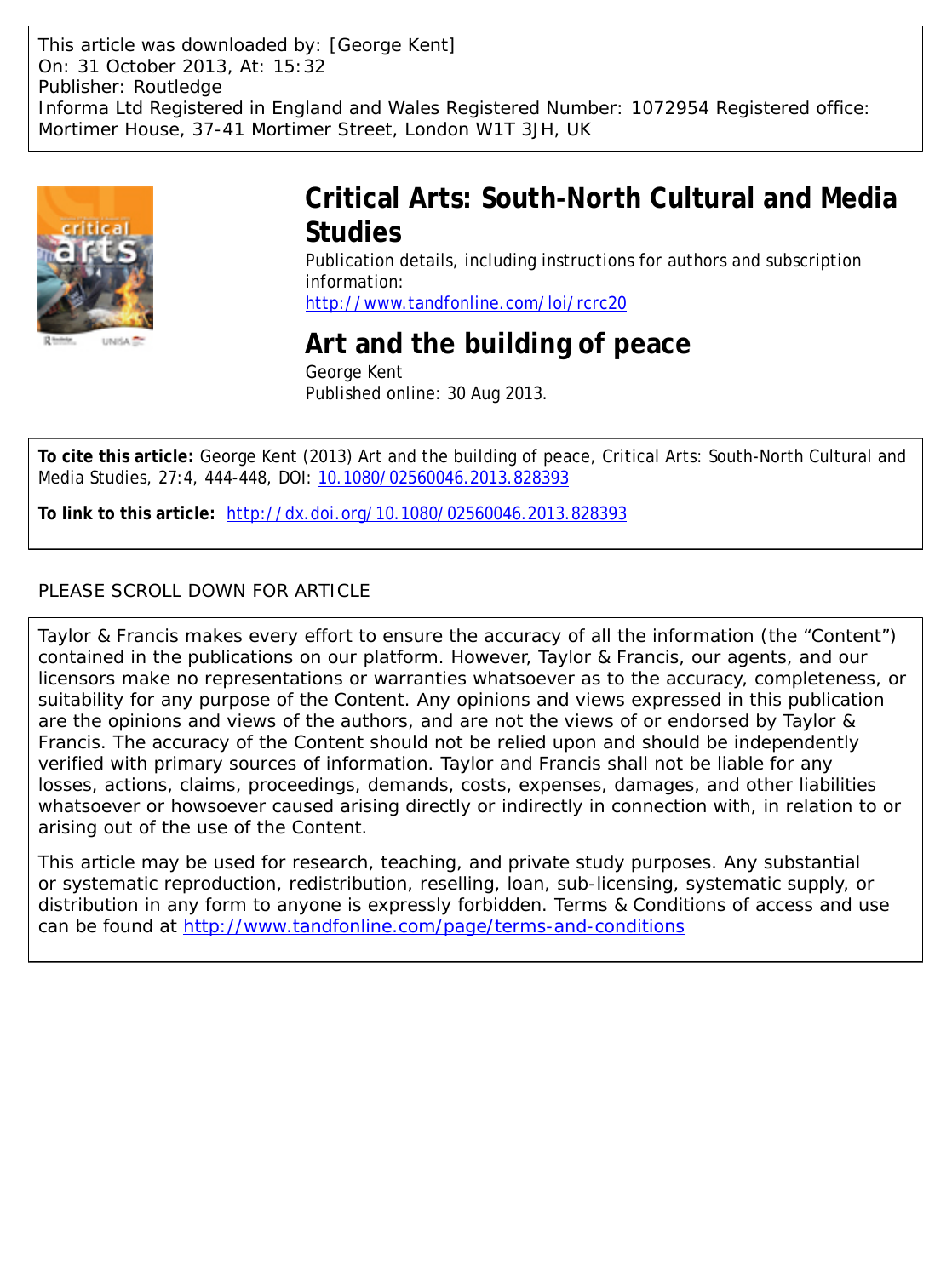

George Kent

#### **The meaning of conflict**

Meanings are not inherent in things, but are socially negotiated. Like the meaning of a work of art, the meaning of a conflict is not inherent in it. Its meaning depends on what the observers bring to it. Meaning is always subjective. Conflict is like art. The parties should not see themselves as helpless victims of it. They participate in the construction of it. They have the potential for deconstructing and reconstructing it as well. Like art, conflict, well used, can be a wonderful opportunity for learning for all concerned.

Conflicting parties and the conflict specialists working with them generally seek some sort of middling compromise between the parties' polar positions. The guiding principle is that each must give a little to get a little. Transcending conflict, however, aspires to something much better  $-$  a new synergy that leads to new, previously unimagined possibilities that are superior for all concerned.

In traditional approaches to conflict management, the initial description of the conflict serves as the basis for the subsequent work. In contrast, efforts to transcend conflict are based on having the parties review and reconsider the fundamental meanings of their conflict.

The essence of a conflict is the incompatibilities in the parties' preferences. The core concern is not over differences in the parties' histories, grievances or philosophical values, but over incompatibilities in their concrete preferences about how things should be. One party feels that things should be arranged in one way, another feels they should be arranged in another way, and it appears that those

George Kent is professor emeritus with the University of Hawai'i. He was a professor in the Department of Political Science from 1970 until his retirement at the end of 2010. kent@hawaii.edu

Q Routledge **EXPERIENCE Taylor & Francis Group** ∣<br>ritical arte 27 (4) 2013 © Critical Arts Projects & Unisa Press DOI: 10.1080/02560046.2013.828393



ISSN 0256-0046/Online 1992-6049 pp. 444–448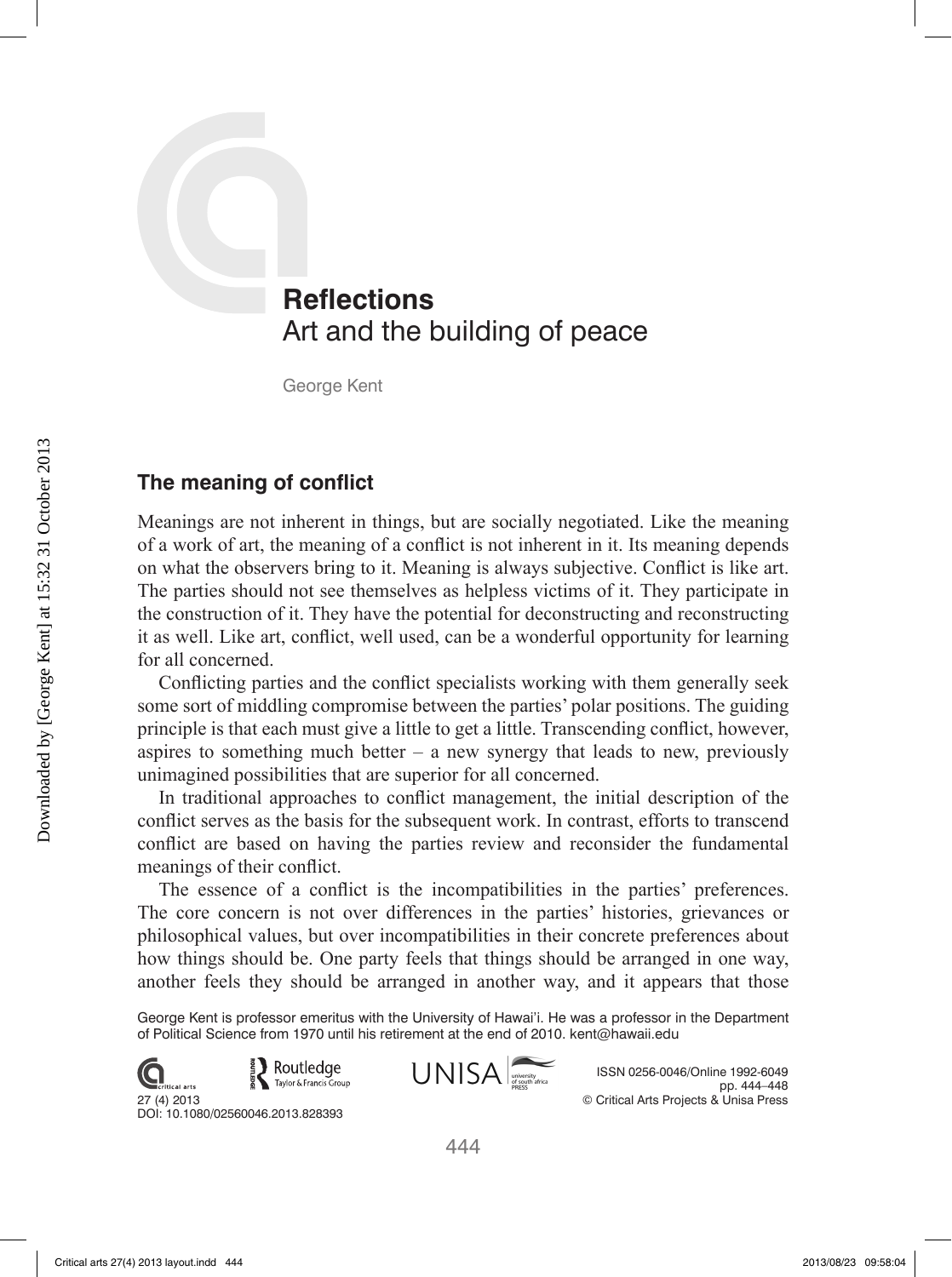different realities that are envisioned cannot coexist. One party insists the border should be here, and the other insists the border should be there. It cannot be in both places. These positions are incompatible; thus the parties are in conflict.

The reasons why they have these particular preferences may be interesting, but it may not be necessary to know them. The essential *description* of any conflict is about the incompatibilities in the parties' concrete preferences. The grievances – those different readings of history – are about *explanations* for those preferences, and thus for the conflict.

So long as a conflict is defined in terms of the history of hurt on each side, the parties are trapped by the fixity, the embeddedness, of that history. The parties need to break out of that history and instead focus on the essence of the conflict itself.

#### **Artful remedies**

One can help conflicting parties resolve their situation by asking them to jointly review their positions and the meanings of those positions. Their historical stories help in explaining and understanding those positions. The parties can also try to formulate understandings in an ahistorical way, saying what the incompatibility situation is currently, and projecting what it could be in the future.

The parties could be asked to formulate a joint statement describing the current situation. Where exactly are their preferences incompatible? That is, before pressing them to adopt a jointly acceptable *solution* to their dilemma, it would be useful to first ask them to come to a jointly acceptable *description* of that dilemma. What exactly is the question before them? The exercise of formulating a new joint account of the situation remakes the meaning of the situation and establishes a new jointly negotiated meaning.

Being compelled to accept others' interpretation of things is a sign of disempowerment. An art teacher who tells students the meaning of a painting and then quizzes them to see if they can reproduce that answer is a bad teacher. In much the same way, a history teacher who tells you how to understand an historical era does you a disservice.

The liberatory pedagogy advocated by Paulo Freire (author of *Pedagogy of the oppressed* [1970]) and his followers is based on the idea of 'finding one's own word', discovering that you have the capacity and the right – and perhaps even the obligation – to put your own meanings on things. A teacher who supports you in expressing yourself by making your own meaning, strengthens and empowers you. An historian who invites you to abandon the encrusted meanings of history that have been passed down, and to instead create your own new meaning, empowers you.

It can take enormous courage to break the chains of memory. At a seminar on peace in Norway in the summer of 2000, two young Macedonian girls from Skopje said they would like to wash the feet of the Albanians present. They did so, in tears, in an act of historical cleansing. Such an act opens new, transcendent possibilities.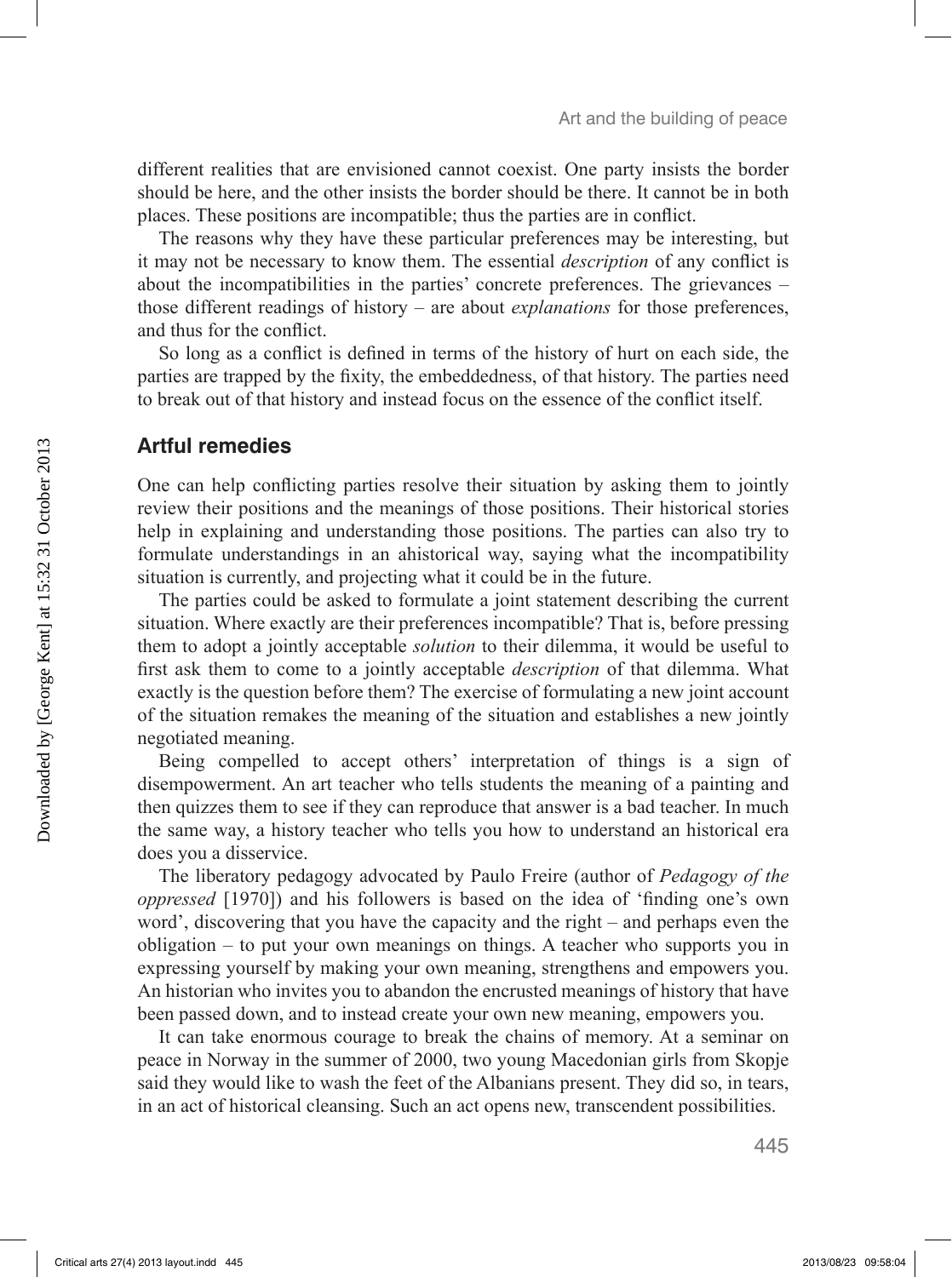In 1999, Daniel Barenboim and Edward Said had a vision of using jointly created music as a means for breaking inherited chains of meaning. They founded the West-Eastern Divan (orchestra), bringing together young musicians from all sides of the Middle East conflict. Years later it is still promoting understanding among them. It has not produced miracles, but there is no doubt that it has done a great deal of good, building many small bridges.

If conflicting parties are able to unlock themselves from the chains of historically embedded meaning and create new meaning together, they thereby gain new power over the situation. It is no longer fixed by inherited memory.

#### **The architecture of peace**

In this way, joint efforts in any of the arts could help to transcend conflicts. Consider the possibilities in architecture, for example. We can look at, say, Jerusalem, as the concrete manifestation of conflicts, now embedded in stone. Or we can see it as a great work of art, one whose meanings are not fixed, but may be reconsidered as we bring a new spirit to it.

Of course, we must not forget the historical meaning of a great city like Jerusalem. We must remember the history of our conflicts to ensure that we never have to relive their horrors; never again. But we should acknowledge that historical memory is selective and political, and can be used and abused for human purposes. We have to be deliberate and selective about what elements of that history we highlight, if we are to avoid being trapped by our own constructions of history.

In *The cathedral within* (1999), Bill Shore points out that those who launched the construction of the great cathedrals of the world knew they would never see the final products. They did not know how the projects would be completed. Nevertheless, they shaped such compelling visions that others gladly carried the projects forward, for generations and even centuries. Shore's book was written not for architects, but to empower those who need vision to address the world's major social issues.

We always have choices regarding what meanings to put on the events that influence our lives. Misery is optional. Viewing with fresh eyes, we might find that positions that had seemed wholly incompatible really are not. Instead of having the border where one party or the other wants it, or somewhere in-between, they could perhaps look for ways in which it can be in both places, or perhaps neither place. This was done in a border conflict between Ecuador and Peru. They transcended the original conflicting understandings and established a jointly managed public park in the space between the two countries. Opening minds to the possibility of new meanings opens us to possible futures not previously imagined. A liberating pedagogy applied to the world as it is, opens us to transcendence to previously unimagined possibilities.

A transformative pedagogy that encourages individuals to make their own meanings opens new possibilities in individuals' lives, allowing new ways of being.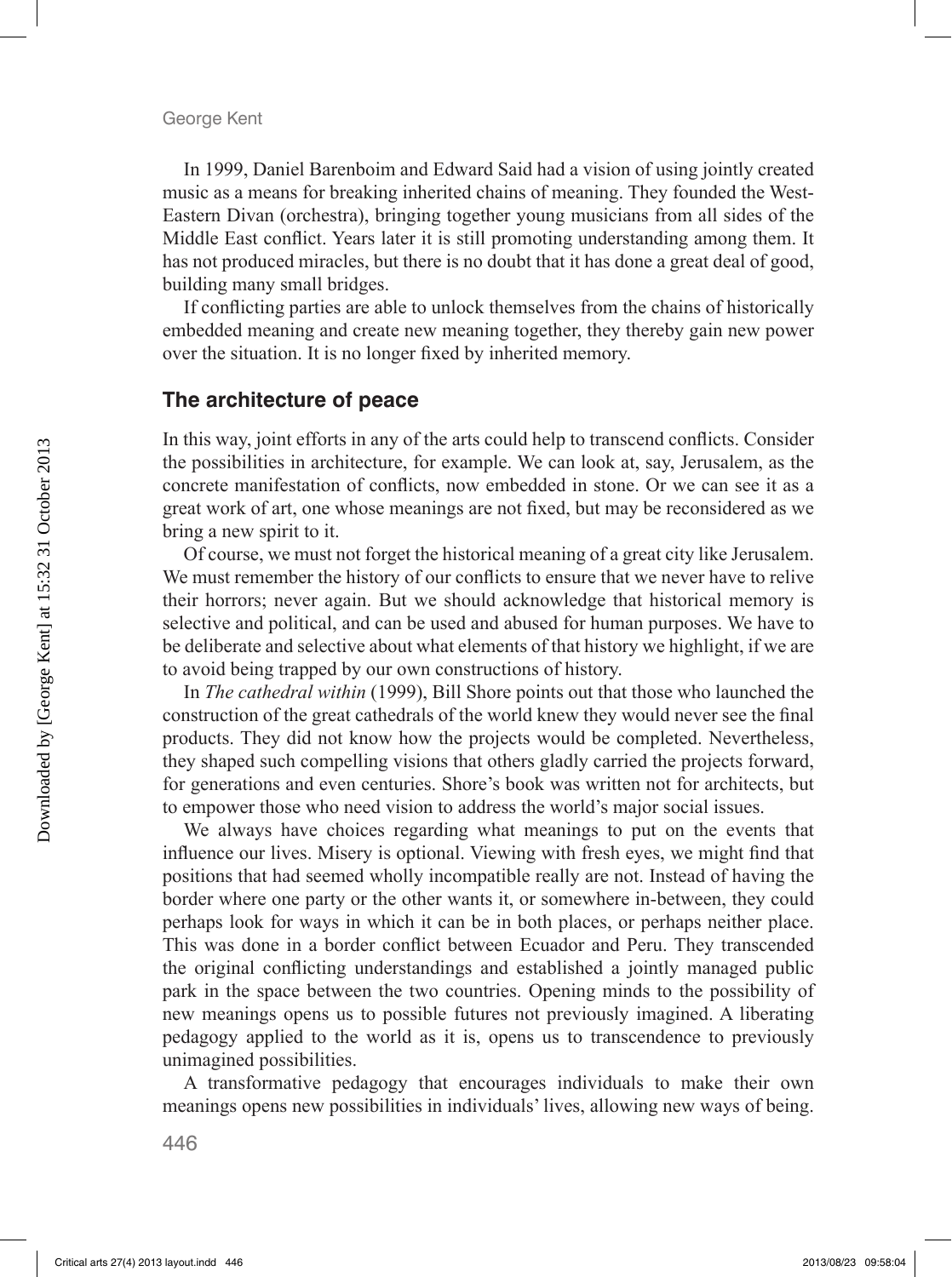An approach to conflict that encourages the parties to jointly remake the meaning of their situation opens new possibilities for using conflict constructively. Transcending inherited understandings can create space for entirely new ways of being together.

Paulo Freire asked Brazilian peasants to formulate their own social analyses by asking them to respond to pictures of different sorts of social situations. This was a pioneering initiative in the deliberate use of art in the service of peace. The peasants were supported in producing their own analyses of their own situations in their own terms. One can only imagine what might have taken place if this exercise in interpretation were undertaken jointly by the oppressed and the oppressors – perhaps through some sort of facilitated dialogue.

We need to have more joint analysis by the parties to conflict, perhaps through their writing joint history. Their remedies, too, need to be built out of what they can jointly imagine. The exercise of imagination is art. The joint exercise of imagination by parties to conflict is the exercise of the art of peacefulness.

Issues of form cross the boundaries of what is conventionally understood as art and what is conventionally understood as social science. The design of sound political structures is a kind of applied art. Just as in designing a toaster, there is a need for a certain artfulness, as well as an attention to function, in the creation of new political forms.

It is much too easy to criticise political actors and institutions. The challenging task is to say what ought to be done, what ought to be the case, and to say it together with others. Much more attention should be given to the constructive art of political design. What should be the design of institutional arrangements for global governance? What should be the design of any specific political action?

#### **Opportunities for collaboration**

Given decent opportunities, people everywhere can be wonderfully creative – in the arts, in industry, in institution-building. They create new kinds of meaning, new ways of saying things at a breathtaking pace. The problem is that often they insist on doing it alone. Where is the *joint* making of meaning? Where and how do people of your country collaborate with people who are different from them, to produce things that are new and better? Some people seem to want others to step aside while they build their soaring monuments and bridges and cathedrals. That won't do.

We need more international projects based on true collaboration, in art, architecture, trade, humanitarian assistance, diplomacy, dispute management and everything else. Relationships need to be genuinely dialogical, rather than instructional. There needs to be an openness to learning, to the creation of new meaning on all sides.

Development projects should not be about us instructing them. They should be about learning, and thus development, on all sides. The best development projects would be collaborative, with a strong component of artfulness not only in material terms, but also in spiritual and institutional terms.